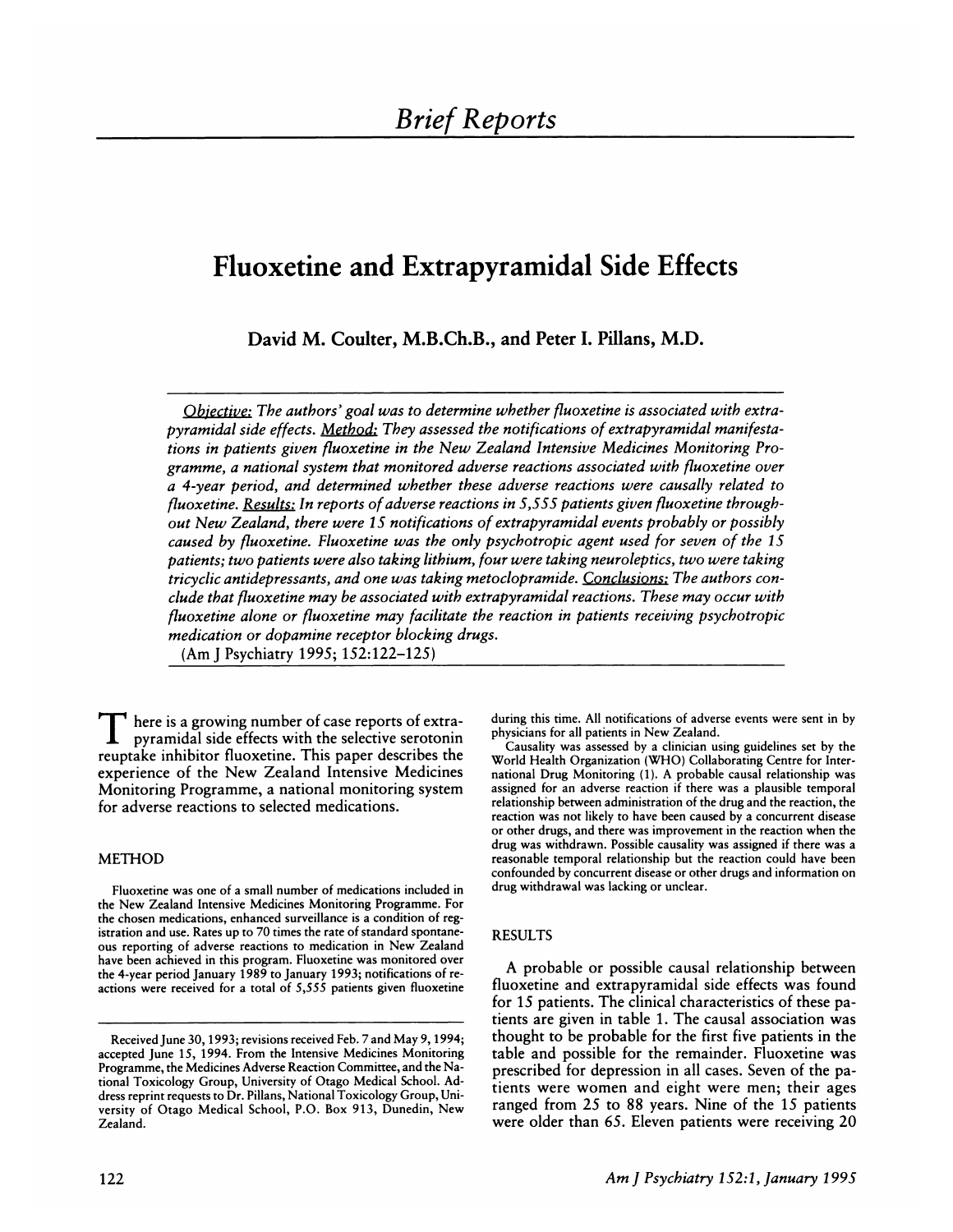| Patient      | Age<br>(years) | Sex     | Dose of<br>Fluoxetine<br>(mg/day) | Duration<br>of<br>Fluoxetine<br>Therapy | Concomitant Drug                                                                                                                                                              | Reaction                                   | Outcome of<br>Fluoxetine<br>Withdrawal                                              | Additional<br>Information                                                                                                                          |
|--------------|----------------|---------|-----------------------------------|-----------------------------------------|-------------------------------------------------------------------------------------------------------------------------------------------------------------------------------|--------------------------------------------|-------------------------------------------------------------------------------------|----------------------------------------------------------------------------------------------------------------------------------------------------|
| $\mathbf{1}$ | 88             | F       | 20                                | 13 days                                 | None                                                                                                                                                                          | Acute dystonia;                            | Recovered                                                                           |                                                                                                                                                    |
| 2            | 32             | M       | 80                                | 7 days                                  | None                                                                                                                                                                          | torticollis<br>Mild dystonia               | Recovered after 7                                                                   |                                                                                                                                                    |
| 3            | 81             | M       | 60                                | 1 month                                 | None                                                                                                                                                                          | Coarse tremor<br>(all limbs)               | days<br>Recovered                                                                   |                                                                                                                                                    |
| 4            | 27             | F       | 20                                | 4 months                                | None                                                                                                                                                                          | Spasms right leg                           | Marked improve-<br>ment                                                             | Previous head injury;<br>spastic triplegia<br>sparing right arm                                                                                    |
| 5            | 71             | M       | 20                                | 1 month                                 | Thyroxine, 0.05 mg/day;<br>ranitidine, 150 mg/day                                                                                                                             | Opisthotonus:<br>rigidity                  | Recovered                                                                           | Hypothyroid                                                                                                                                        |
| 6            | 73             | М       | 60                                | 4 months                                | Lithium carbonate, 750<br>mg/day                                                                                                                                              | Opisthotonus;<br>ataxia                    | Recovered (symp-<br>toms continued<br>when lithium<br>was stopped)                  | Reaction 2 days after<br>lithium was started                                                                                                       |
| 7            | 29             | M       | 20                                | 7 days                                  | Haloperidol, 100<br>mg/month i.m. for 4<br>months                                                                                                                             | Severe akathisia                           | Recovered 14 days<br>after fluoxetine<br>was stopped                                | Schizophrenia                                                                                                                                      |
| 8            | 74             | F       | 20                                | 14 days                                 | Trifluoperazine, 2 mg/day<br>(long-term)                                                                                                                                      | <b>Trismus</b>                             | Recovered                                                                           |                                                                                                                                                    |
| 9            | 49             | M       | 40                                | 3 months                                | <b>Buspirone</b>                                                                                                                                                              | Severe tremor<br>(generalized)             | Recovered when<br>doses of both<br>drugs were<br>reduced                            |                                                                                                                                                    |
| 10           | 78             | M       | 20                                | 6 weeks                                 | Famotidine, 80 mg/day<br>for 8 months; dipyrida-<br>mole, 50 mg/day for 6<br>months; aspirin, 150<br>mg/day for 6 months                                                      | Tremor left<br>arm and leg                 | Fluoxetine con-<br>tinued-no<br>improvement                                         | Reflux oesophago-<br>stomiasis; periph-<br>eral vascular disease                                                                                   |
| 11           | 73             | F       | 20                                | 4 months                                | Digoxin, 0.1875 mg/day<br>for years; furosemide,<br>20 mg/day for years;<br>allopurinol, 100 mg/<br>day for years; indo-<br>methacin, 50 mg/day as<br>required for years      | Akathisia;<br>resting tremor               | Recovered                                                                           | Atrial fibrillation;<br>cardiac failure; gout                                                                                                      |
| 12           | 70             | F       | 20                                | 1 month                                 | Metoclopramide, 30<br>mg/day for 1 month                                                                                                                                      | Dystonia;<br>tremor                        | Recovered 4–5<br>davs after fluoxe-<br>tine and metoclo-<br>pramide were<br>stopped | Metoclopramide for<br>nausea                                                                                                                       |
| 13           | 67             | F       | 20                                | 10 months                               | Carbamazepine, 600 mg/<br>day for 10 months;<br>captopril, 25 mg/day for<br>2 years; trimipramine,<br>100 mg/day for 8 years;<br>lithium carbonate, 750<br>mg/day for 8 years | Dystonia<br>(spasms right<br>side of head) | Fluoxetine con-<br>tinued with care-<br>ful control of<br>dose; spasms<br>resolved  | Hypertension; bipolar<br>depression; exces-<br>sive drug ingestion<br>suspected (one<br>admission for over-<br>dose with loss of<br>consciousness) |
| 14           | 25             | M       | 20                                | 5 months                                | Pericyazine for 1 month                                                                                                                                                       | Leg spasms<br>worse                        | Improved                                                                            | Previous severe head<br>injury                                                                                                                     |
| 15           | 47             | $\bf F$ | 20                                | 6 months                                | Pimozide, 6 mg/day for 8<br>months; benztropine, 1<br>mg/day for 8 months;<br>nortriptyline, 50 mg/<br>day for 8 months                                                       | Tardive<br>dyskinesia                      | Minimal improve-<br>ment                                                            | Pimozide and benz-<br>tropine were also<br>stopped                                                                                                 |

# **TABLE 1. Description of15 Patients Who Experienced Extrapyramidal Side Effects After Taking Fluoxetine for Depression**

mg/day of fluoxetine, one was receiving 40 mg/day, two were receiving 60 mg/day, and one was receiving 80 mg/day. In 12 patients, parkinsonian symptoms began from 7 days to 4 months after the first administration of fluoxetine. The reactions included mild dystonia, tremor, leg spasms, trismus, torticollis, opisthotonus, akathisia, and tardive dyskinesia.

For seven patients, fluoxetine was the only psychotropic agent used. Two patients were also taking lithium, four were also taking neunoleptics, two were also taking tricyclic antidepressants, and one was also taking metoclopramide. In the one patient who had been asymptomatic after taking 60 mg/day of fluoxetine for 4 months, opisthotonus occurred 2 days after lithium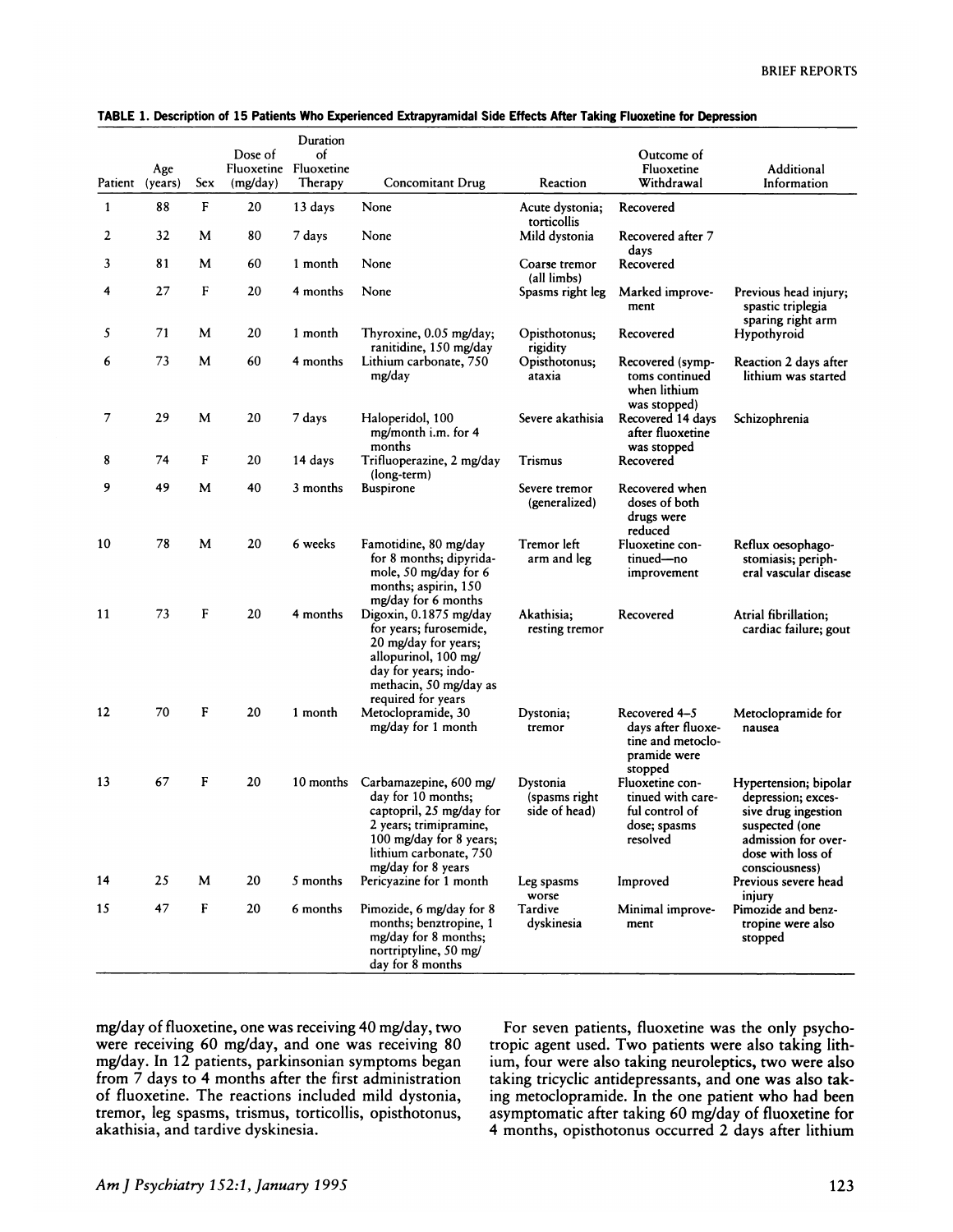administration was started and persisted after lithium was discontinued until fluoxetine was stopped. There were no adverse effects when lithium was later reintroduced alone. The patient who was receiving haloperidol as well as fluoxetine had been asymptomatic while taking haloperidol alone for 4 months but developed akathisia 7 days after fluoxetine administration started. Patient 8 had tolerated long-term administration of 2 mg/day of trifluoperazine but developed trismus 14 days after the addition of fluoxetine.

In the 12 cases where fluoxetine was withdrawn, there was improvement in the extrapyramidal manifestations, although this was minimal in the patient with tardive dyskinesia. In another two cases, recovery oc curred after a reduction in the dose or careful control of the dose. Rechallenge was not performed in any of the cases.

Of all of the patients treated with fluoxetine during the 4-year period whose sex was known, 1,917 were male and 3,539 were female. The rate of fluoxetine-associated reports of extrapyramidal effects was 2.7 *(95%* confidence interval=1.S-4.4) per 1,000 overall, 4.2 *(95%* confidence interval=1.8-8.2) for male patients, 2.0 *(95%* confidence interval=0.8-4.1) for female patients, and 1.3 (95% confidence interval=0.5– 2.6) for the patients receiving fluoxetine alone. When the two patients with akathisia, which can be a confusing diagnosis, were excluded, the rate was 2.3 per 1,000 overall. Extrapyramidal reactions were the fifth most frequent type of side effect reported with fluoxetine aften psychiatric manifestations (e.g., agitation/anxiety) (nate=S.6 per 1,000), diarrhea (rate=3.2 per 1,000), nau sea/vomiting (rate=2.8 per 1,000), and insomnia (2.8 per 1,000).

#### DISCUSSION

Fluoxetine has a low side effect profile, and it is perhaps not surprising that extrapyramidal events were among the more common reactions detected with intensive monitoring. These cases illustrate the spectrum of fluoxetine-associated extrapyramidal manifestations. Eleven of the patients in this series were receiving 20 mg/day of fluoxetine, and a dose relationship was not apparent, although patient 2 developed mild dystonia after 7 days of 80 mg/day and acute dystonia and akathisia have been described after an increase in dose (2-4). Nine of 15 patients in this series were older than **65.** However, in view of the small number of patients and the fact that many case reports described extrapyramidal symptoms in younger patients (2, 3, 5-10), we are unable to speculate on the influence of age.

**In** addition to the numerous case reports in the literature, the WHO Collaborating Centre for International Drug Monitoring had received 438 reports of dyskinesia in patients receiving fluoxetine as of December 1 992, although the total number of reports is unknown. The Drug Safety Research Unit in Southampton, United Kingdom, has 35 reports of extrapyramidal reactions from reports on 10,635 patients treated with paroxetine (11). Extrapyramidal side effects have also been described with sentraline and fluvoxamine (12-14).

Although a definite association between selective serotonin reuptake inhibitors and extrapyramidal symptoms has not been established, in seven of the 15 patients in the present series fluoxetine was the only psychotropic agent used. Furthermore, there are reported cases where fluoxetine administration alone has been associated with extrapyramidal reactions (2-6), and in one patient acute dystonia occurred on nechallenge (2). The pathogenesis of such adverse reactions, which may be heterogeneous, is unknown, but it has been suggested that they may be caused by serotonergically mediated inhibition of dopaminergic transmission (8). Fluoxetine has been shown to inhibit synthesis of dopa in dopamine-nich areas of the rat forebrain (15). Raised serum prolactin levels *(5)* and a favorable response to anticholinergic agents (3) are in keeping with decreased dopaminergic activity. Alternative ex planations have been proposed to explain extrapyramidal symptoms in patients who were no longer taking neuroleptics. Budman and Bruun (9) suggested that previous exposure to neuroleptics and/or lithium may sensitize nigrostriatal dopaminergic responses to increased serotonergic input from the raphe nuclei. Patients with underlying Parkinson's disease or spasticity are more likely to experience extrapyramidal reactions *(5,* 7). That extrapyramidal manifestations disappeared or improved in 12 of the patients after withdrawal of fluoxetine is supportive evidence that fluoxetine was causally related.

A pharmacokinetic interaction, however, may ac count for the extrapyrarnidal symptoms in the patients in this series who were also taking haloperidol, pericyazine, trifluoperazine, pimozide, trimipramine, nortriptyline, lithium, and carbamazepine. Fluoxetine and norfluoxetine are potent inhibitors of cytochrome P450 2D6 activity (16, 17), and such inhibition may contribute to elevated plasma levels and side effects of antidepressants and antipsychotics (18). There are numerous reports of elevated cyclic antidepressant levels (1 8-21 *),* and extrapyramidal reactions have been me ported with antipsychotic agents, including halopenidol and pimozide, when administered with fluoxetine (6, 22, 23). Similarly, lithium toxicity (24) and increased carbamazepine plasma concentrations (25) have been described in patients treated with fluoxetine as well, as has parkinsonism with carbamazepine (26), lithium (9), and the dopamine antagonist metoclopramide (10).

From reports in the literature and the cases in this series, it appears that fluoxetine alone may be associated with extrapyramidal reactions. Furthermore, be cause of its potent inhibitory effect on hepatic oxidative metabolism, the potential for increased levels of con comitant psychotropic medicines and increased side effects, which may include extrapyramidal symptoms, should be borne in mind.